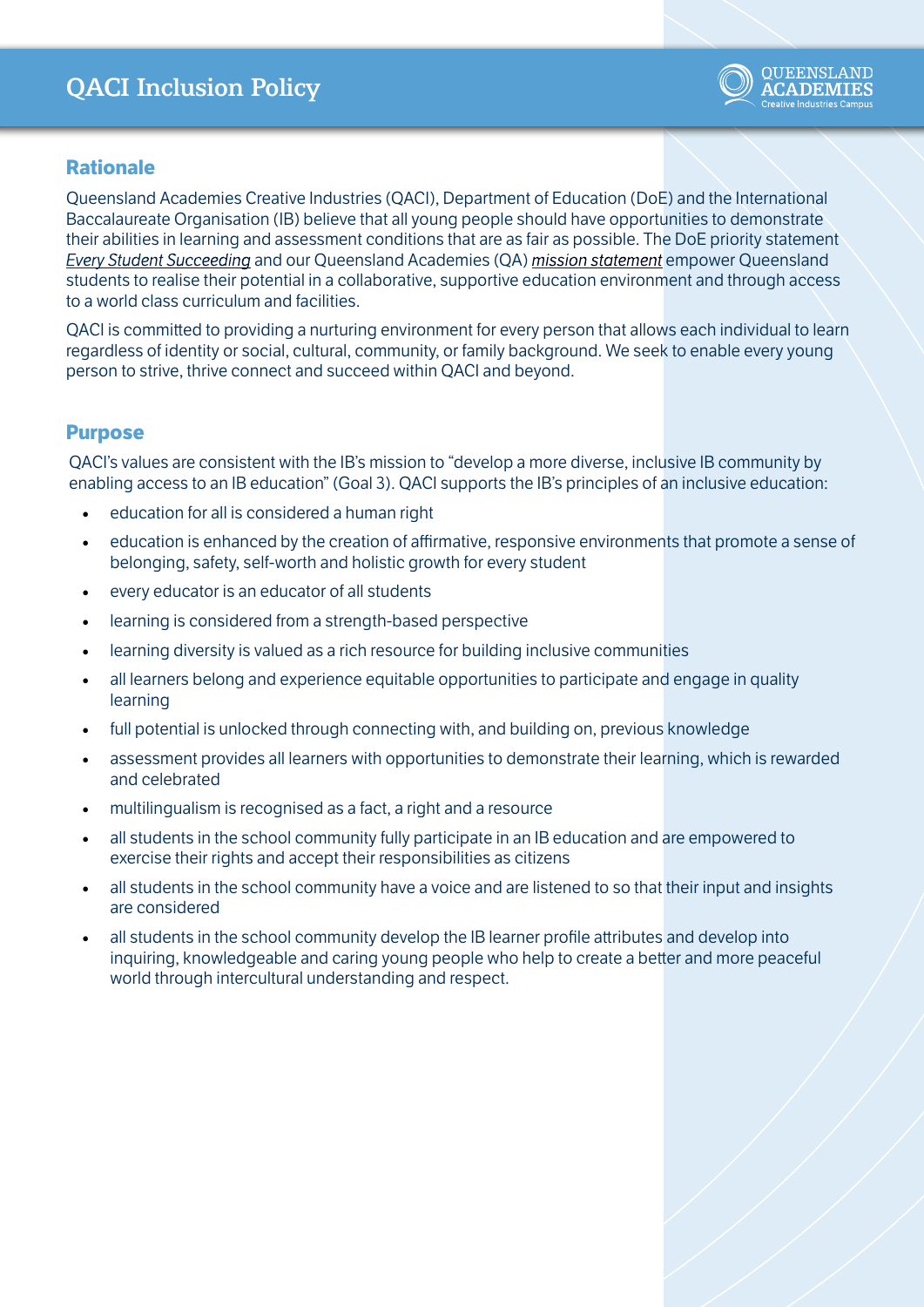# **1. Definition of inclusion**

#### **The DoE defines inclusion as:**

'Students experience inclusive education when they can access and fully participate in learning, alongside their similar-aged peers, supported by reasonable adjustments and teaching strategies tailored to meet their individual needs. Inclusion is embedded in all aspects of school life, and is supported by culture, policies and everyday practices.'

The department commits to continuing our journey towards a more inclusive education system at all levels and as part of our everyday practice in schools, educational settings and classrooms.

Our commitment means that children and young people across Queensland, from all social, cultural, community and family backgrounds, and of all identities and all abilities are able to:

- attend their local state school or education centre and be welcomed
- access and participate in a high-quality education and fully engage in the curriculum alongside their similaraged peers
- learn in a safe and supportive environment, free from bullying, discrimination or harassment
- achieve academically and socially with reasonable adjustments and supports tailored to meet their learning needs

#### The IB defines inclusion as:

Inclusion is an ongoing process that aims to increase access and engagement in learning for all young people by identifying and removing barriers. Inclusion is a continual process of increasing learning and participation for all learners. It addresses learning support requirements and questions the broader objectives of education, the nature of pedagogy, curriculum and assessment. It is an educational approach to which all schools should aspire. Inclusion is facilitated in a culture of collaboration, mutual respect, support and problem-solving involving the whole school community.

### **2. Admissions**

All young people regardless of background, culture, religion, financial status and recognised learner difficulties will be considered fairly during the application process at QACI. Selective entry for young people applying to QACI for Year 10 is based on passing a benchmark in admissions testing and recommendation after an interview process (QA Admissions Policy). Every young person has the capacity to be successful in the challenging IB Diploma Program (IBDP). The Year 10 pre-IB year will develop learners' skills in the subjects studied in the IBDP. Every young person is provided opportunities to develop and pursue their goals and develop attributes to assist them in their IB studies and beyond.

# **3. Support**

QACI provides support to all young people to assist them to succeed both personally and academically. This support is based on individual needs and considers the many factors that may impact on a young person such as: being gifted and talented, having a disability or medical or psychological condition, being Aboriginal and Torres Strait Islander peoples, being LGBTIQA+, experiencing disadvantage or any other identified support needs.

# 3. 1 Identification

The QA admission process gathers information regarding the young person's contact details, medical history, education history and accommodation requirements. Parents / carers provide the school additional details or medical documentation about the support needs of their young person.

QACI will respond to learners' support needs regardless of whether the needs are identified at the time of enrolment or when they arise during the young person's time at school. All members of the school community have a responsibility to support young people by identification and referral to the appropriate support teams. Year level support teams will work with families and school staff to optimise support for the young person.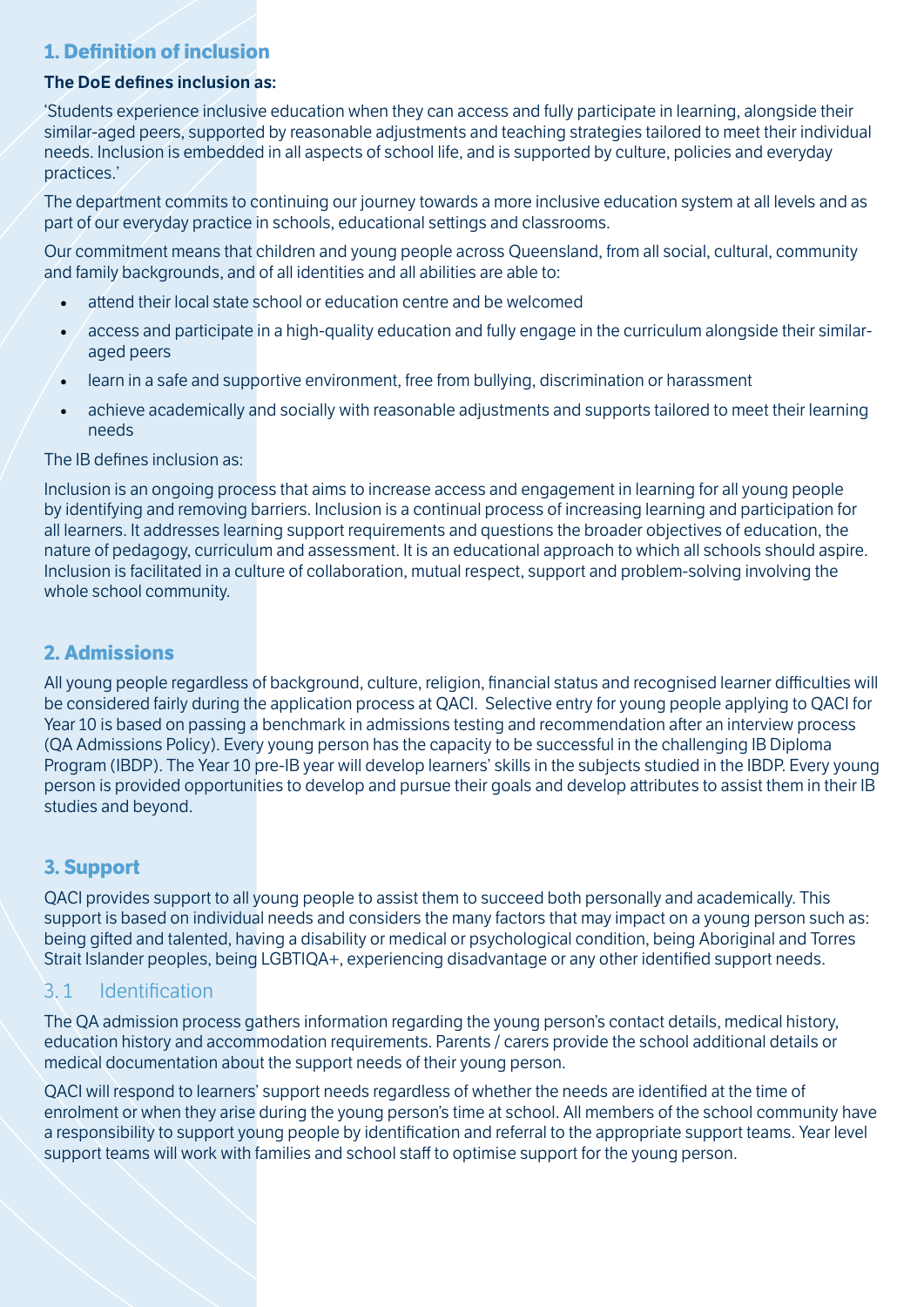### 3.2 Provision

Teachers and Connect Coaches monitor the wellbeing and academic progress of the young people in their care. This is undertaken through data analysis of a variety of formative and summative assessments, individual consultations with learners, and observations of behavioural change of emerging areas of difficulty.

Year Level Coordinators analyse available data to monitor the wellbeing and academic progress of young people and work collaboratively with Heads of Department, Guidance Officers, Deputy Principals and Coaches and focuses on learners with identified needs. Concise and confidential documentation is maintained in a central database and updates are communicated with relevant staff as required.

Young people who have significant support needs are case-managed directly by Guidance Officers with support from Deputy Principals, the Principal and/or external specialists.

### 3.3 Resources

All staff can access resources provided by the DoE and the IB to support inclusive arrangements for young people to access learning and assessment. Professional development opportunities are available for staff to develop their knowledge and skills. Specialised support staff including Guidance Officers, Literacy, and Success Coaches is available to provide leadership regarding inclusive teaching and learning practices.

# **4. Support provisions**

The IB believes all young people should have opportunities to demonstrate their knowledge and skills under fair conditions. The IB provides inclusive arrangements to support learning and inclusive access to assessment.

### 4.1 Access to assessment arrangements

QACI and the IB can authorise inclusive access arrangements for young people with individual requirements.

Young people may need access arrangements due to learning support requirements, medical conditions, and additional language learning.

Arrangements are provided to any young person who requires support and where the need can be justified based on the eligibility criteria articulated in the IB Access and Inclusion Policy, and Learning Diversity and Inclusion in IB Programmes.

#### 4.2 Procedures for students who require inclusive access to assessment arrangements

Learners who require inclusive access to school-based assessment may consult with a Guidance Officer and Deputy Principal and are considered within the QACI Assessment Policy.

The following process for applying for inclusive access to summative IB-based assessment requires:

- 1. Parent / carer obtains reports from a registered health practitioner identifying the health condition(s) affecting the learner and the educational adjustments / support provisions required
- 2. Parent / carer submits reports to the Guidance Officer
- 3. Guidance Officer arranges required and appropriate support provisions / educational adjustments and provides this information to the IB DP Coordinator for application to the IB
- 4. Guidance Officer prepares a summary for teacher, outlining the required educational adjustments / support provisions
- 5. Guidance Officer adds support information to Support Provisions on OneSchool
- 6. Teachers ensure the learner receives recommended inclusive access arrangements during assessment
- 7. Guidance Officer and/or Deputy Principal liaises with the learner and teachers to monitor wellbeing and progress
- 8. IB Coordinator ensures IB approved inclusive access arrangements are provided for all summative examinations / assessment tasks, in adherence to the IB Access and Inclusion Policy.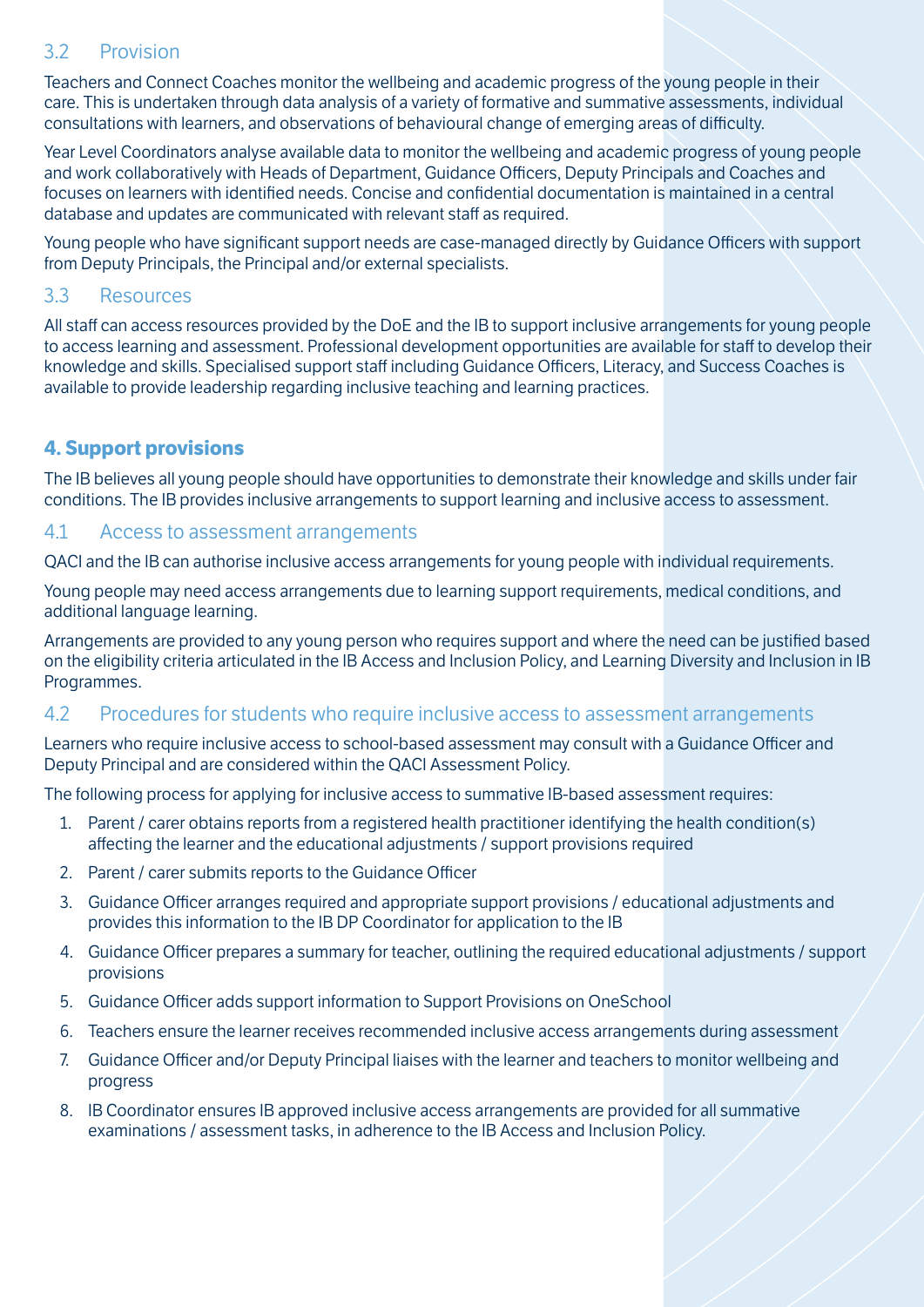# 4.3 Adverse circumstances

The IB defines adverse circumstances as those beyond the control of the learner that might be detrimental to their assessment performance. This may include: medical conditions / illness (for summative assessment this includes the onset or occurrence of, up to three months before the IB examinations in May/November), accident / injury, severe stress / anxiety, exceptionally difficult family circumstances, bereavement, and/or events that may threaten the health or safety of the young person. Adverse circumstances may also include events that affect the whole school community.

For IBDP learners completing summative assessment, the IB Coordinator must apply for IB approval for special consideration in cases of adverse circumstances

# 4.4 Incomplete assessment

In cases of incomplete summative assessment in a subject, the IB, at its discretion, may award a grade for the subject if both of the following circumstances are established:

- 1. an acceptable reason is provided by the school for the incomplete assessment being beyond the young person's control, such as acute illness or injury, the death or funeral of a close relative, unavoidable attendance at a hospital or court of law
- 2. the learner has submitted sufficient work, leading to at least 50 percent of the total marks available in that subject and including an externally assessed written component.

# **5. Rights and responsibility of the school community**

QACI recognises that a successful inclusion policy is dependent on the commitment of all members of the school community to the principles and processes of the policy. This is consistent with the commitment to inclusion by the DoE and IB.

### 5.1 Committed leaders

QACI leaders commit to and are accountable for implementing inclusive education. They promote a culture and shared values that remove barriers and support inclusion.

# 5.2 School community

Every member of the school community, including teachers, support staff, volunteers, families and young people, work collaboratively to ensure all learners can access and participate in all aspects of school life. Curriculum is provided to all learners in ways that are age appropriate and responsive to diverse needs.

### 5.3 Collaboration with young people, families and the community

QACI staff work with young people, parents / carers, and organisations, including teacher and professional associations, as respected and valued partners in inclusive education. Young people, parents / carers and families are provided with opportunities to be heard and have their view considered.

# 5.4 Respecting and valuing diversity

All young people and families are welcome, respected, included and safe at QACI. Diversity is a strength and QACI supports respectful relationships across the school community. We address the range of barriers experienced by young people and develop strategies and plans to support inclusive education for our diverse population.

# 5.5 Confident, skilled and capable workforce

Our school leaders, teachers, support staff and volunteers build on their expertise to implement inclusive education practices. Good evidence-based practice is shared and cultural capability is strengthened. Continuous professional learning and mentorship is encouraged and supported.

### 5.6 Policy communication

The QACI Inclusion Policy is shared with all staff at the beginning of each academic year via the Staff Handbook on SharePoint, and is available with other QACI policies on the QACI Website.

# 5.7 Policy review

This policy was reviewed during 2021 and will be reviewed annually to ensure relevance to our context and changes in legislation, DoE policy or IB requirements.